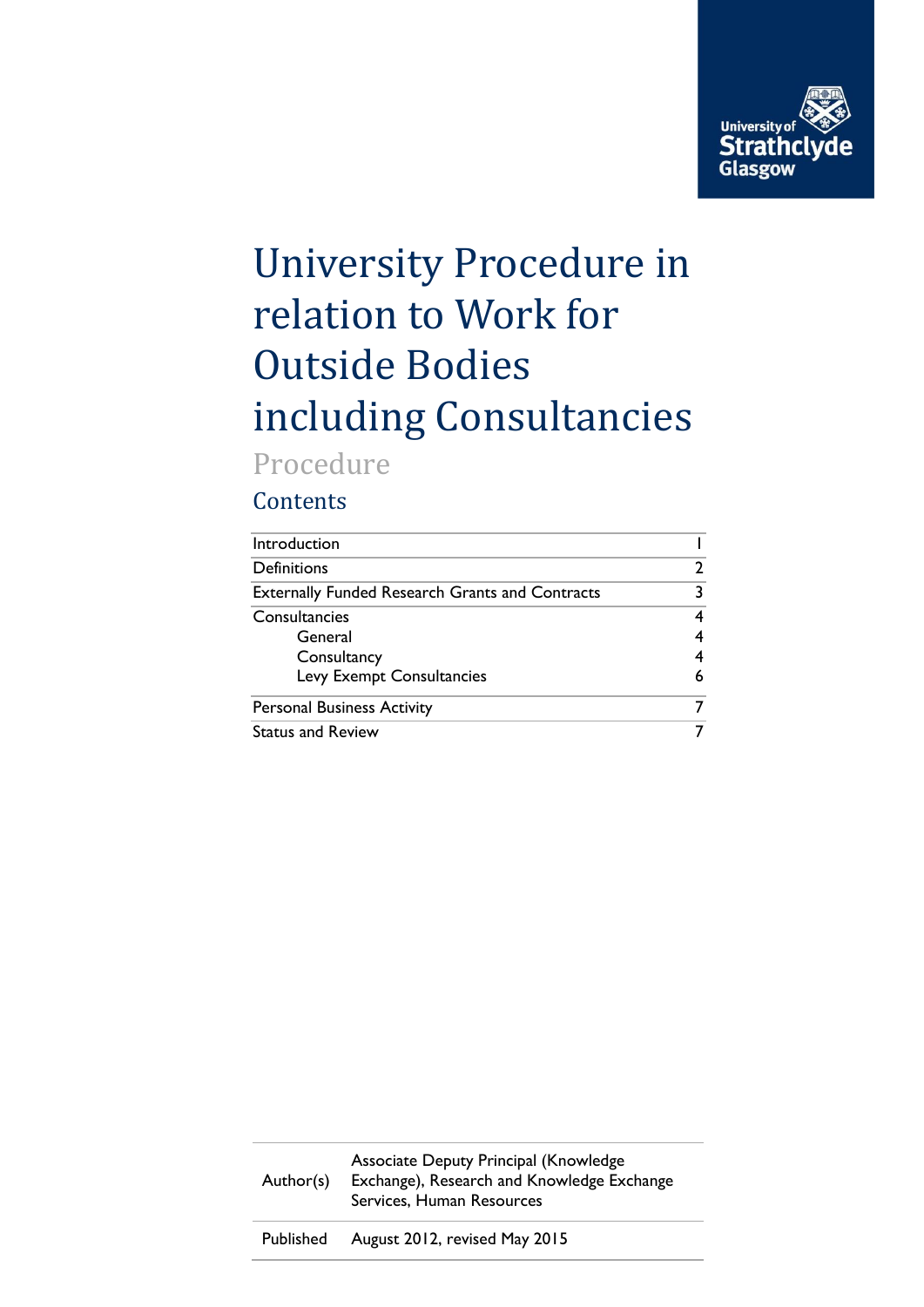## University Procedure in relation to Work for Outside Bodies including Consultancies Procedure

## <span id="page-1-0"></span>**Introduction**

- 1. To support the strategic objectives of the University and to facilitate individual professional development, the University encourages staff to engage in professional activities with outside bodies related to their field of work. This document provides guidelines setting out how the arrangements for such work should be approached. In many cases, such activity will be approved on the basis that it represents University knowledge exchange activity and should therefore be treated as part of the individual's overall workload and managed through the University's systems. Where an individual is taking on an external work commitment which is unconnected to their University employment and does not interfere with their ability to fulfil their contract of employment, and where the activity does not create any conflict of interest or is otherwise considered incompatible with their University employment, then the matter will be treated as a personal business activity.
- 2. In preparing these guidance notes every effort has been made to provide a balanced document which is comprehensive in its coverage of definitions and mechanisms while remaining concise. It is hoped that the information will be enabling to those undertaking work for outside bodies. If advice of a more particular nature is required, guidance should be sought from the Head of Department or from the Dean or from Research and Knowledge Exchange Services (RKES).
- 3. The University of Strathclyde has always attached particular importance to working with external organisations. Court believes that a continuing and developing association with industry and commerce and the wider community is essential to the University's future. For most departments this association is an integral part of normal academic activity, of fundamental importance, and to the mutual benefit of the University and its industrial and commercial partners. Such collaborative work is a valuable element in professional development and can be a significant source of income from which both the University and the individual may benefit.
- 4. There are, of course, many types of work such as public service, external examining, refereeing journals, membership of professional or government committees, public lecturing and broadcasting which may take staff away from their normal duties. While such duties, which attract little or no remuneration, do not normally require formal University authorisation, staff members are required to keep their Head of Department informed of such duties. Work for external bodies which attracts additional payment to staff for personal and other business activities requires formal approval/notification.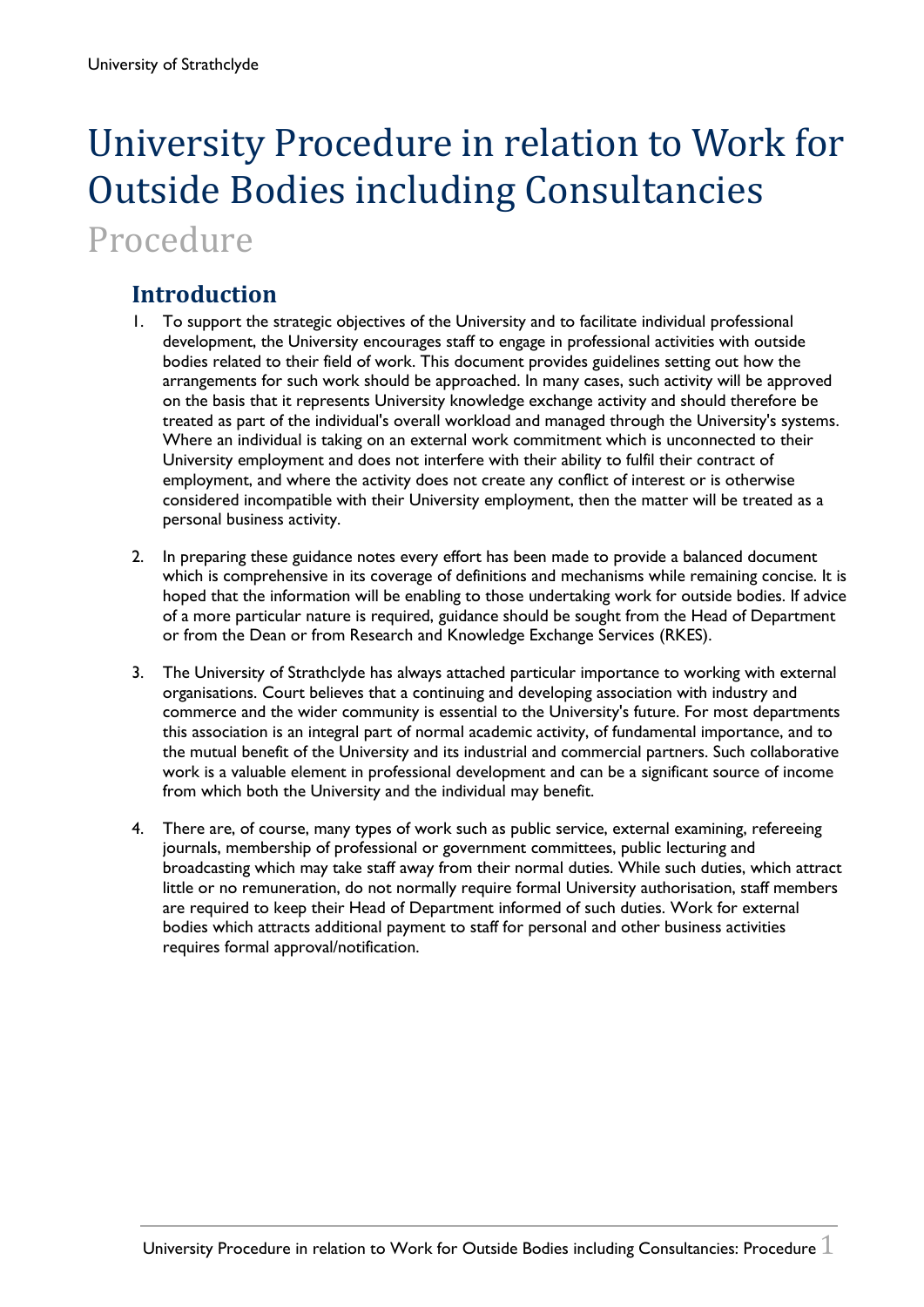### <span id="page-2-0"></span>**Definitions**

- 5. Throughout these notes the expression "staff" refers to all staff categories, although it is recognised that in the main these provisions will be relevant to the Academic Professional staff categories (i.e. Academic, Teaching and Research).
- 6. "Formal approval" means obtaining proper authorisation within the University before the individual engages in an activity. "Notification" means submitting notification to the relevant Head of Department before the individual engages in an activity, applicable where it is envisaged that the activity will be managed as a personal business activity.
- 7. An "outside body" means a company or a government body or other entity or an individual, i.e. a legal entity other than the University. "Outside work" means work for an outside body.
- 8. Categories of "outside work" are defined as follows:
	- a) outside work regarded as part of normal academic duties includes externally-funded research grants or contracts, consultancy, expert witness contributions to legal proceedings, midcareer training or continuing education.
	- b) outside work requiring formal approval/notification includes any paid work unconnected to the University or University employment ("personal business activities").
	- c) outside work not normally requiring formal approval includes work that contributes to a staff member's professional academic life involving academic scholarship such as the authorship/editorship of books, articles and journals, technical or literary advice, reviewing, refereeing, external examining, membership of committees, councils or panels of professional and governmental organisations/agencies, and public lecturing and broadcasting connected with the member of staff's professional activity. Involvement in all such activities should, nevertheless, have the support of the Head of Department.
	- d) outside work involving voluntary public service requiring approval of the Head of Department, but possibly subject to statutory conditions governing time off for voluntary public duties, includes being a Justice of the Peace, a member of a local authority, a member of a statutory tribunal, a member of a regional or area health authority, a member of the managing or governing body of an educational institution maintained by a local authority, and a member of such other bodies as may be approved by the Principal. Further information on this type of work can be found within the University's Special Leave Policy.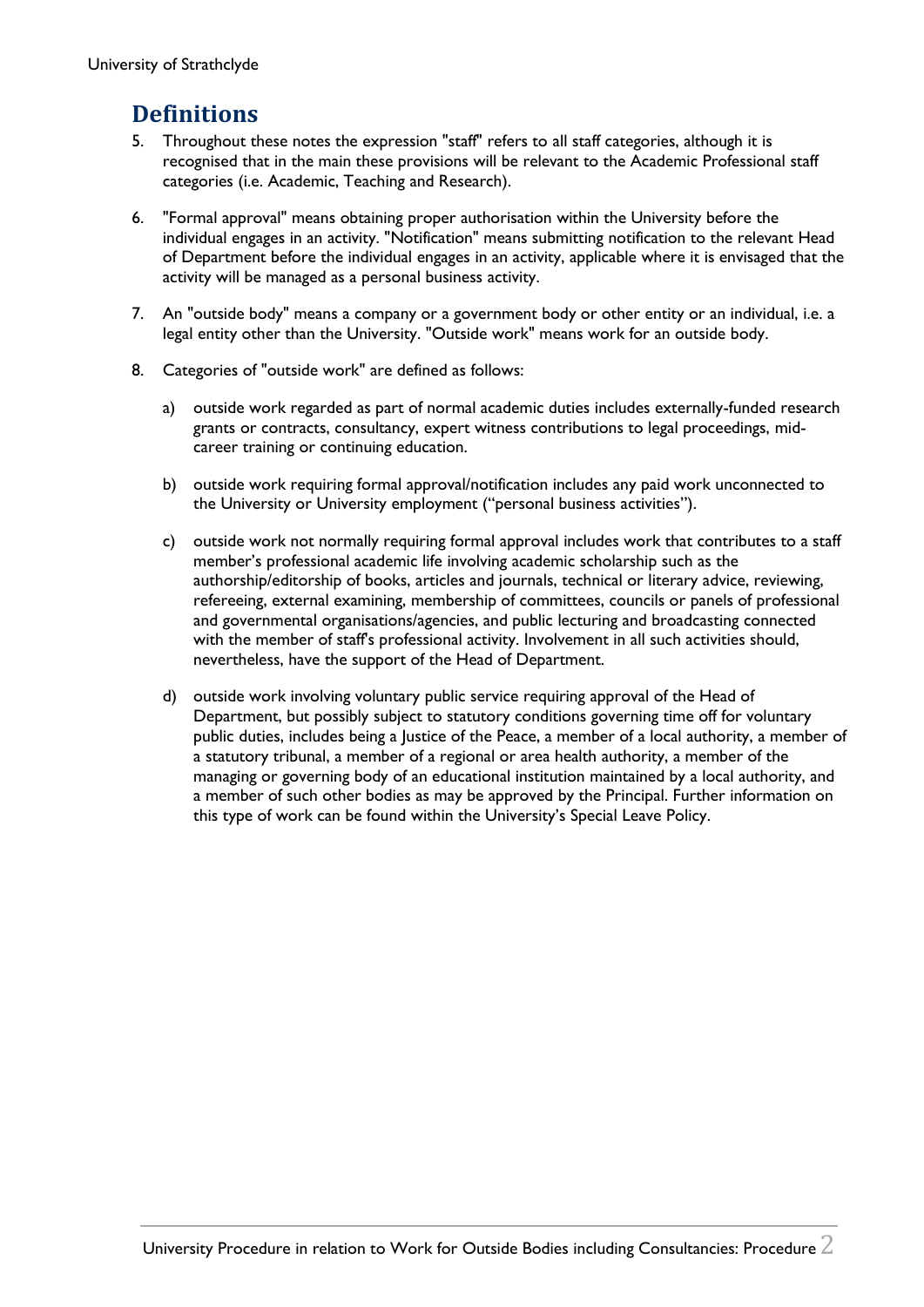## <span id="page-3-0"></span>**Externally Funded Research Grants and Contracts**

- 9. The origination of a research project is an academic activity and should be the subject of discussion between the originator and their Head of Department who will authorise the project as required by Court. The project documentation, which should identify the originator, should also be discussed with RKES to ensure that the costings, pricings and the contract drafting are satisfactory. Court has said that all research grants and contracts must, on the delegated authority of Court, be signed by the Director of RKES on behalf of the University.
- 10. The funds arising from the contract will be used to cover project and project support costs according to direct and indirect cost recoveries.
- 11. Where circumstances may justify, the University can allow the payment of personal fees to academic staff involved in supervising research contracts, so long as the fee element is properly costed within the pFACT costing approved by the Head of Department for the research contract and the Full Economic Cost ("fEC") of the project is recovered. Heads of Department will exercise discretion in relation to payment of personal fees where the research contract recovers less than the fEC of the project. Any such personal fee element within a research contract will be paid to the member of staff through the University's payroll in the same way as set out in paragraph 23. Normally such personal fees will only be paid upon the successful completion of the research contract.
- 12. A member of staff engaged as a named investigator in a research contract may act as a consultant to the funding body concerned under a completely separate agreement between the funding body and the University. This would constitute a consultancy, and therefore be governed by paragraphs 13-27 of this Procedure.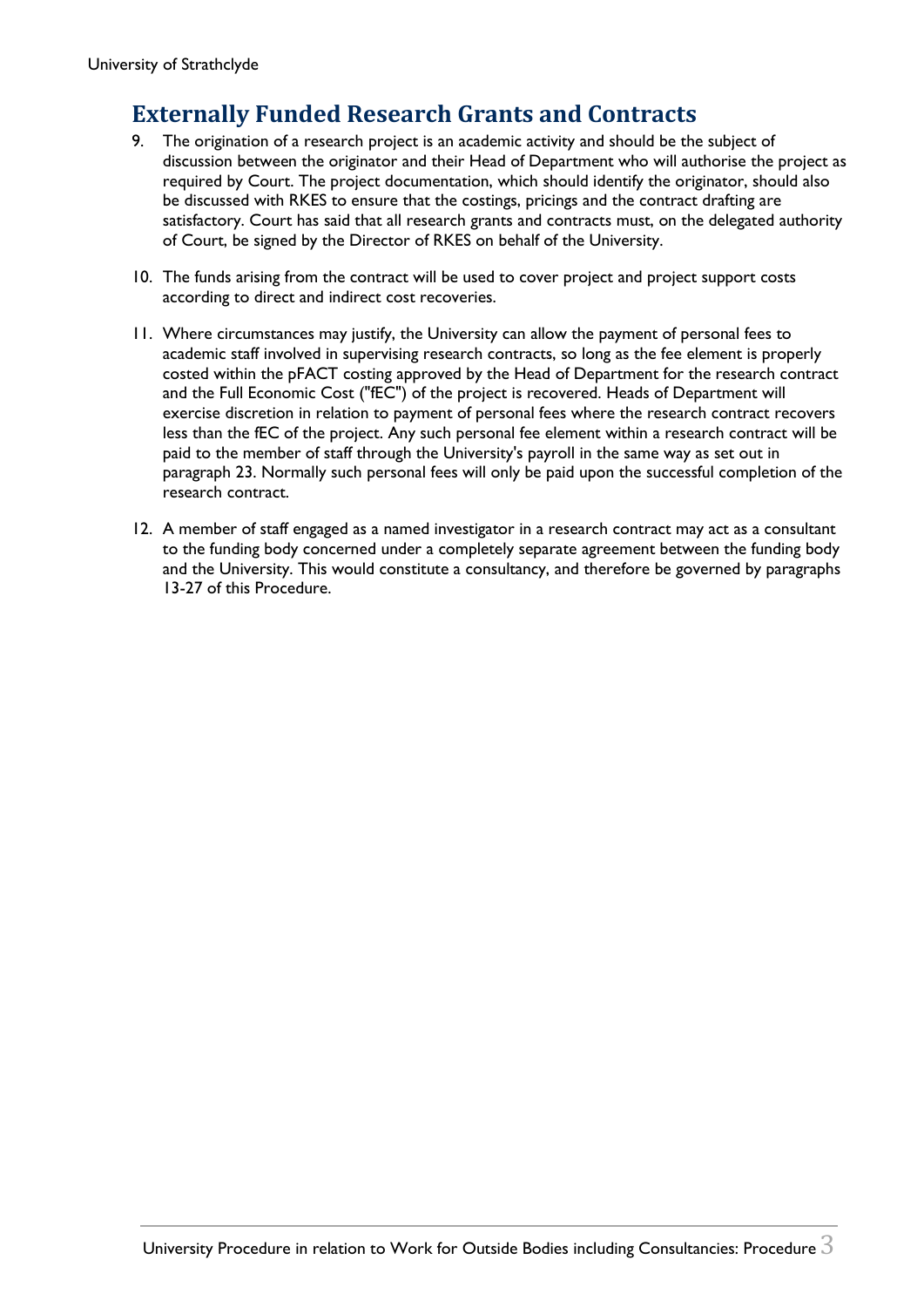## <span id="page-4-0"></span>**Consultancies**

#### <span id="page-4-1"></span>**General**

- 13. The offer of a consultancy is recognition that the member of staff concerned is considered an expert in their field. It should add to the stature of the recipient and to the reputation of the University. The University categorises all work for outside bodies that requires University approval, excluding research (as set out in paragraph 9 above) and personal business activities (set out in paragraph 28 below), and including consultancy, services rendered, training etc, as consultancy that must be dealt with as set out below. Most consultancies will be treated as part of the individual's University workload and will be subject to the normal levies, as determined by each Faculty, applicable to such income.
- 14. In a consultancy, it is the University:
	- a) which contracts with the outside body
	- b) which bears the cost of the necessary insurances, and
	- c) which, where appropriate, accepts the liability should anything go wrong for which the outside body can obtain legal redress.

#### <span id="page-4-2"></span>**Consultancy**

- 15. Consultancies fall into three broad categories:
	- a) Use of facilities

These projects are likely to be equipment based but may involve the time of technicians and supervisory staff. The work is often routine and as such can lend itself to the use of standard, pro-forma contract documents.

b) Provision of professional services

These consultancies will involve staff and many projects will be of a relatively standard format involving design work, problem solving and the giving of advice. These more routine projects will lend themselves to the use of pro-forma contracts associated with a detailed specification of the work to be carried out. Expert witness contributions to legal proceedings would also come under this category and special provisions are applicable (see below).

c) One-off consultancy projects

Such projects may vary widely. Some projects will be akin to applied research and indeed some projects will (for VAT and Inland Revenue purposes) be a mixture of applied research and consultancy. One-off projects are likely to require contracts or agreements to be specially negotiated with clients and RKES should be involved in the negotiation and finalisation of any such documentation (whether or not the proposed contract is drafted by the University or the client).

16. Staff have a legitimate interest in seeing their consultancy activities operating quickly and efficiently while the University has an interest in reducing risk for both itself and its staff, and in being accountable. There is a clear need for routine consultancy contracts (including those determined to be levy exempt under paragraph 25 below) having a value of less than £10,000 and in categories 15(a) and 15(b) above, to be processed quickly by departments with a minimum of bureaucracy. Each area of activity should have available to it suitable pro-forma contracts together with simple guidelines which will have been drawn up by RKES in conjunction with the group or department involved, and tailored to suit the particular line of business.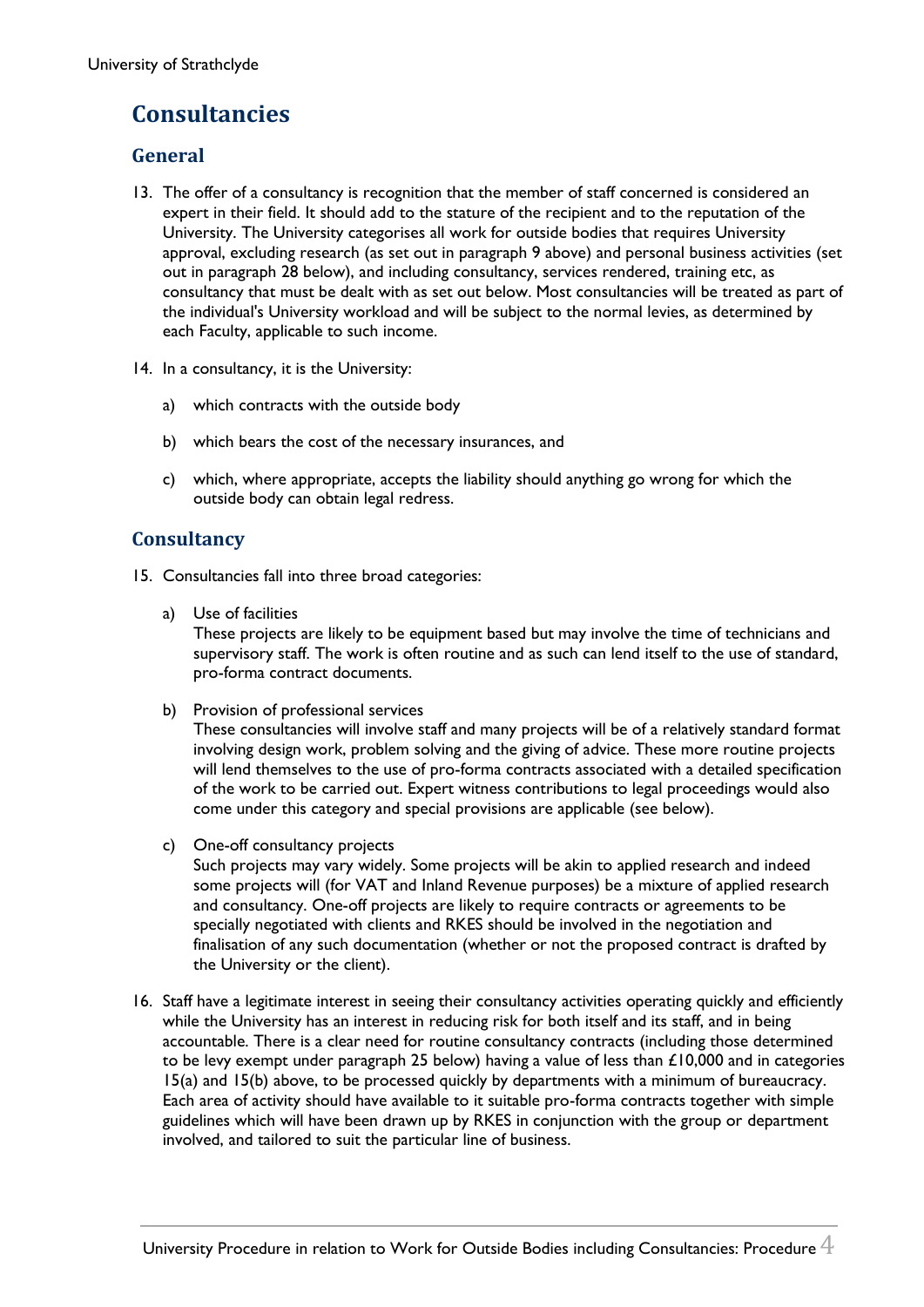#### University of Strathclyde

- 17. If a client will accept a pro-forma contract of this kind with a value of up to  $£10,000$  then it is in order for the contract to be signed by the Head of Department and operated on his or her written authority. Where the consultant is the Head of Department the authority would be vested in the Dean. The authorised signatory is required to send a copy of the contract to RKES for incorporation into central records and statistics, and for quality assurance purposes.
- 18. If the client refuses the pro-forma contract then the member of staff concerned should refer the matter to RKES who will provide a fast-track service to deal quickly with any modification to the pro-forma contract, or to deal with any alternative contract offered by the client, or to handle the rather more difficult circumstances when the client offers a formal purchase order subject to the client's own standard terms and conditions of contract. Under these circumstances the Director of RKES will sign the contract on behalf of the University and will retain copies for the University's records.
- 19. Consultancy projects costing more than  $£10,000$ , or those which are of a one-off nature (see section 15(c) above), or which involve intellectual property issues, or are subject to a client's own contractual documents, or are linked to research work, should be referred to RKES who will use either a standard contract format or will negotiate and draft a special contract to suit. Again, the Director of RKES will sign the contract on behalf of the University and RKES will retain copies of all contractual documentation centrally and will incorporate the facts and figures into central statistics.
- 20. Expert witness work where an individual is invited, based on their skills and knowledge within his/her academic or professional field, to give evidence as part of formal legal proceedings, is subject to special provisions. It is recognised that expert witness work is a potentially valuable activity for staff to undertake. The University generally deems such work to be intrinsically linked to the individual's University employment and therefore the activity would usually be regarded as a consultancy. In order to best support individuals in performing this role, whilst also managing associated risks which may arise, the University has published a Code of Practice and an accompanying Guidance Document. In addition, the University has specific training available for staff who may undertake the role of expert witness. Accordingly, it is the University's policy that staff MUST undertake the training offered by the University BEFORE formally accepting or undertaking the role of expert witness.
- 21. In recognition of the specialist expertise or above workload activity involved in some consultancy it is possible for a personal fee to be paid to members of staff involved in the consultancy. Any such payments would be made through payroll.
- 22. While RKES will at all times seek to minimise bureaucracy and delay it has an important function to perform in connection with services rendered and consultancy contracts, similar to that involved with research grants and contracts, in that it is necessary:
	- a) to avoid the University providing indemnities, warranties and guarantees to clients (or to negotiate their limitation)
	- b) to ensure that all contractual work falls safely within the terms of the University's insurance policies
	- c) to make sure the University's intellectual property rights are not published before they are protected, or simply given away unintentionally
	- d) to be sure that in the event of litigation the University will have all relevant contractual documentation on file so that the University's ability to answer such litigation is not weakened by inadequate terms and conditions of contract, or a lack of documentation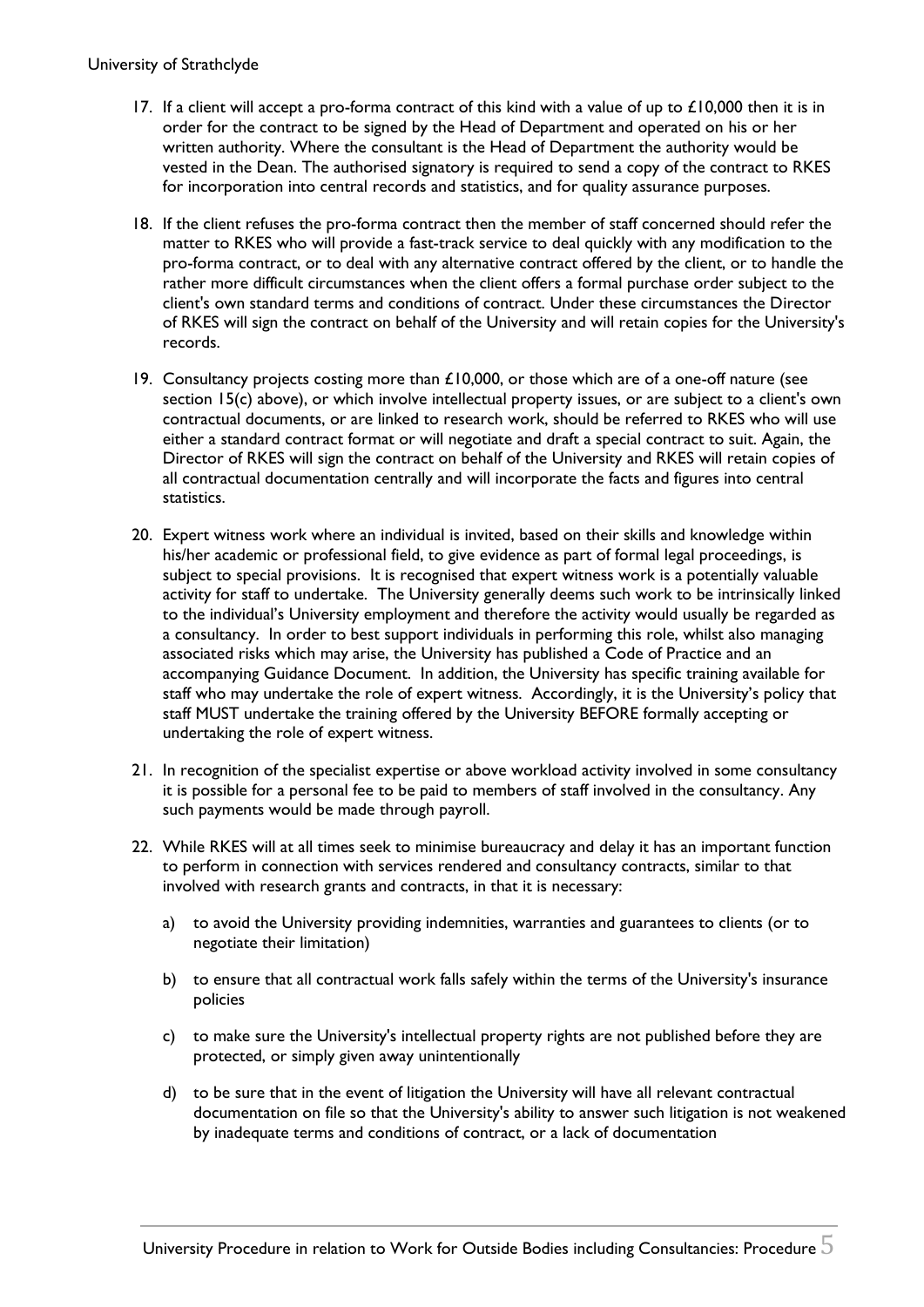#### University of Strathclyde

- e) to achieve an appropriate balance between personal fees and recovering directly incurred costs related to the consultancy, not only to ensure the wellbeing of the department but also to ensure that the University as a consulting body is not seen to be unfairly undercutting the consultancy companies in the private sector. RKES would, through monitoring contractual documentation, be in a position to encourage staff to obtain appropriate commercial rates for their work and enable the University to be accountable for its business undertakings.
- 23. Generally consultancies will be allowed only when the following requirements are met:
	- a) The Head of Department concerned has considered the fit or otherwise of the proposed consultancy with the University/Faculty/Department strategies for knowledge exchange and income generation, and is of the opinion that the work does not impair the individual's ability to discharge his or her obligations as a member of staff.
	- b) The consultant has furnished the Head of Department with full particulars of the work and the benefit which the Department and the consultant will derive from the consultancy, and the Head of Department has given his or her approval as required by University procedure.
	- c) There must be no conflict of interest with any other contract under discussion with, or entered into by, the University (or any other potentially competitive situation with the University) which either exists or is anticipated. The University separately publishes a Code of Practice on Conflicts of Interest.
	- d) The terms and conditions of the contract are appropriate. Where University support staff and other resources are to be used in a University consultancy, the cost to be charged against the consultancy must comply with the University guidelines current at that time and as approved by Court. RKES should be consulted in cases of doubt and in the other specified circumstances set out elsewhere in these Guidelines.
	- e) The University must discharge its obligations under the Health and Safety at Work Act in consultation as necessary with the outside body concerned.
	- f) University intellectual property rights are not infringed.
- 24. Where applicable, the consultant's proportion of net income will be paid through the payroll and taxed under PAYE. It is permissible for a consultant to assign the equivalent (or a proportion) of his or her share before tax into a reserve account for subsequent use by the consultant to finance normal teaching, research/scholarship and knowledge exchange purposes. However, the decision to forgo payment must be made at the time that formal approval to undertake the work is sought, otherwise the consultant's share of the net income will be deemed by the Inland Revenue to be remuneration and will incur a liability for the University in terms of PAYE.

#### <span id="page-6-0"></span>**Levy Exempt Consultancies**

- 25. A levy-exempt consultancy must be processed through the University in the same away as any other consultancy (including the simple procedure for consultancies of less than £10,000 set out in paragraph 16 above) but if the consultancy fits certain characteristics (see paragraph 26) then with the agreement of the Head of Department and Faculty it may be exempt from the Faculty levy and the whole or majority of the consultancy income can be paid directly to the staff member via payroll. Such a payment via payroll would be subject to all normal tax and National Insurance deductions (including employers National Insurance deductions).
- 26. With respect to a levy-exempt consultancy the staff members should complete the necessary approval mechanism and discuss with their Head of Department and Dean. In addition to the points listed in paragraph 23 above the Head of Department and the Dean should consider the following when determining whether a consultancy should be levy exempt: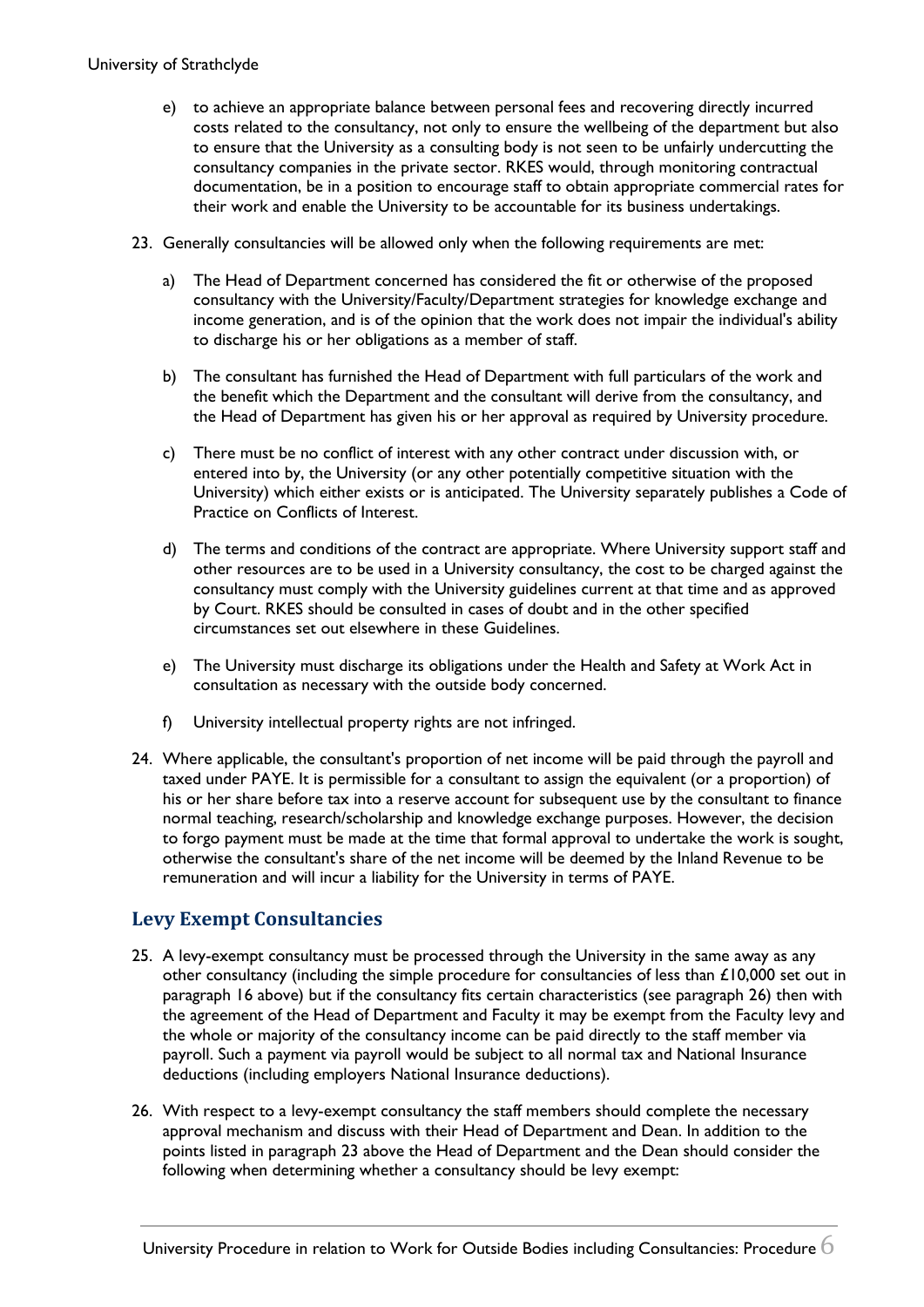- a) A levy-free consultancy approach would generally only be taken where the work involved will be conducted wholly over and above the individual's normal contractual workload, performed outside of normal working hours and with no/minimal implications for University resources.
- b) Whether the proposed activity would be likely to interfere with the individual's ability to fulfil their contract of employment with the University.
- c) Whether the proposed consultancy would contribute to the staff member's professional/academic development.
- d) A levy exempt consultancy may not arise as a result of contracts generated by the department or other University activities.
- e) Normal University costs, for example from use of University facilities must be reimbursed at a true and fair cost as agreed with the Head of Department.
- f) Whether creation or transfer of University owned Intellectual Property Rights was envisaged in the proposed consultancy (under which circumstances levy exemption would not be approved).
- 27. For levy-exempt consultancies the usual RKES / Finance Office procedure must be followed with respect to contracts and finances.

## <span id="page-7-0"></span>**Personal Business Activity**

- 28. Staff wishing to engage in any paid work unconnected to the University or University employment ("personal business activities") must supply their Head of Department with written details of the proposed activity together with the anticipated number of days per year which will be involved in the commitment. The following approaches apply:
	- a) Prior notification only where there could be no reasonable perception that the personal business activity could represent a conflict of interest or interfere with the individual's ability to fulfil their University contract, then the individual should provide their Head of Department with prior notification;
	- b) Prior approval in any case where it could be reasonably perceived that the personal business activity could represent a conflict of interest or interfere with the individual's ability to fulfil their University contract, then the individual must secure the Head of Department's approval before proceeding.
- 29. The University will endeavour not to unreasonably withhold approval of such personal business activity, and will normally approve such activities where it is considered by the University that the activity (a) would not interfere with the individual's ability to fulfil their contract of employment with the University, and (b) did not create any conflict of interest or was otherwise incompatible with their University employment. The Head of Department (or Dean or Principal in the case of a Head of Department or Dean) shall confirm approval or otherwise in writing having made any necessary prior investigations.
- 30. The Head of Department is required by Court to keep a record of outside work falling within the scope of paragraph 28 and to provide it in an annual departmental return to RKES.

### <span id="page-7-1"></span>**Status and Review**

31. This document represents a collective agreement (reached in May 2012) between the University and the Strathclyde University and Colleges Union, and thus forms part of the employment contract for academic professional and APS professional staff (effective from 1 October 2012). The normal grievance procedures apply should individuals wish to appeal decisions made under this policy.

University Procedure in relation to Work for Outside Bodies including Consultancies: Procedure  $7$